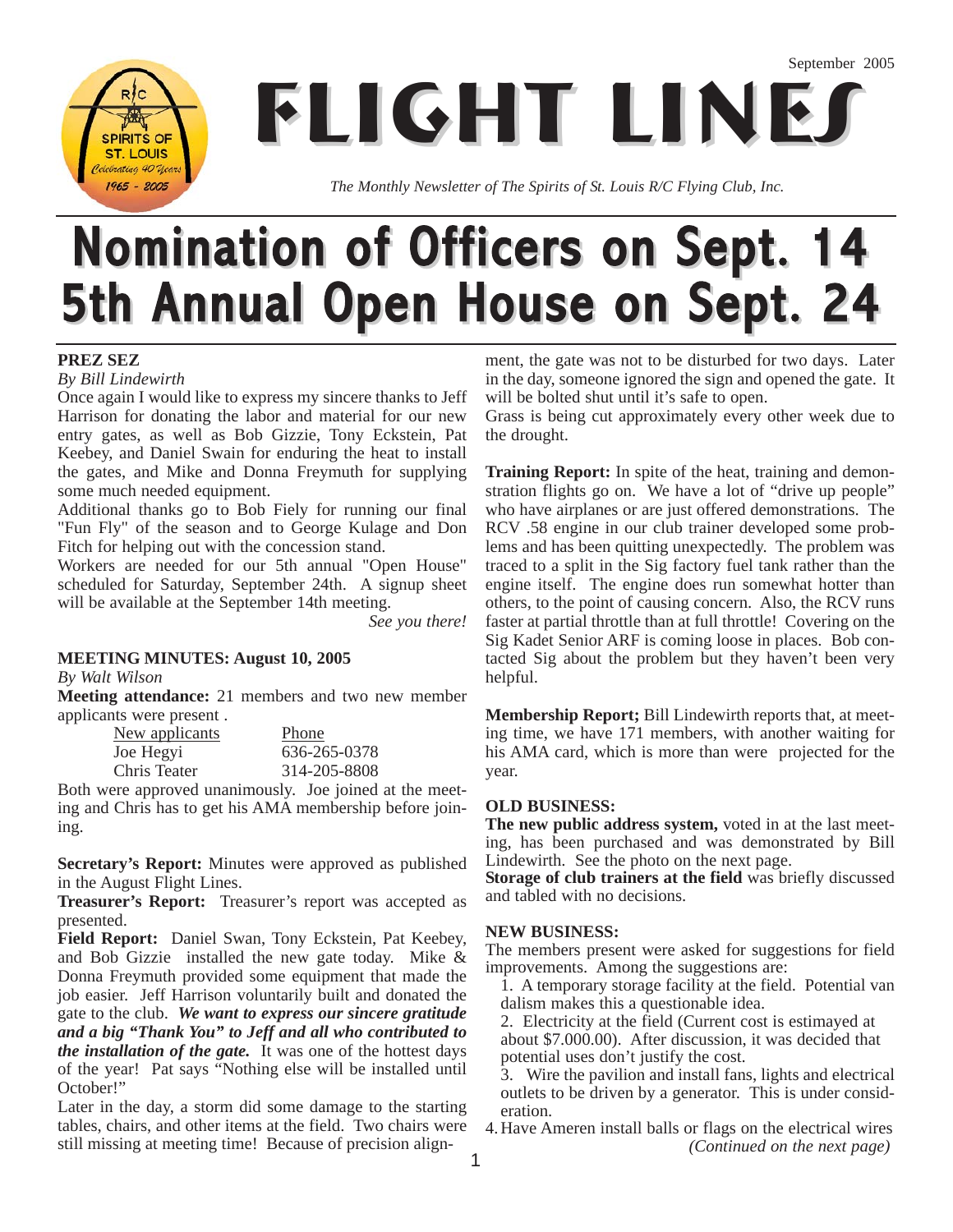#### *(Continued from the previous page)*

wires along Amrein Road. Ameren has refused to do this in the past. We aren't supposed to be flying over Amrein Road, anyway.



*Bill Lindewirth demonstrates the club's new public address system. It can be run on 110VAC or, with an adapter, 12VDC. The meeting was in a library, so he couldn't really turn it up to the potential volume!*



*Don Fitch demonstrates the use of Dupont "Tyvek", a building material used in construction of houses. Don found this piece (foreground) in a trash pile at a new construction site! Just cut it to size, cut a slot in the control surfaces, and CA it in place for strong, durable hinges. Tyvek is also used for envelopes and is available at most stationary or office supply stores.*

5. Have a dumpster and trash pickup. Outsiders would dump their trash in our dumpster, as they did at our old field, and we would have to pay for it. Everyone is supposed to take their trash home with them. *If you brought it, take it home! That includes pieces of crashed airplanes, cigarette butts and dog poop!*

6. Add posts to define parking areas in the field between the pits and Amrein Road. Idea was accepted, but will not be accomplished until cooler weather, about October!

## <sup>8</sup> be accomplished<br>  $\frac{5}{4}$  **Activities Report:**

**August 13 Fun-Fly:** Will be a low-key event with concessions available.

**August 27 Four-Star 40/Warbirds Races:** Steve Cross is  $\frac{1}{5}$  August 27 Four-Star 40/ Warbirds Races: Steve Cross is  $\frac{1}{5}$  CD. At least six workers will be needed as lap counters and pylon judges.

**Spirits' September 24 Annual Open House:** Plans are already under way. Greg Pugh and his family will do concessions. Walt Wilson will do advertising. Raffle prizes were discussed and are still in work. Workers are needed for many jobs. A signup sheet was circulated, but many more workers are needed. If enough people volunteer, nobody will have to do a given job very long. *Call Bill Lindewirth, at 314-839-0282 and offer your help!* 

**Meeting Activity:** Bill Lindewirth demonstrated the new public address system. Don Fitch demonstrated a great hinge material called Tyvek. See the photographs for details.

#### **The meeting was adjourned** at 8:38 P.M.

#### **FIELD REPORT**

#### *By Pat Keebey*

The weeds have been sprayed with Extended Roundup and most are dying. Pat spent approximately 7 hours spraying the field putting down 14 gallons of week killer. It will take several weeks for these dead weeds to disintegrate. The new gates have been installed with a great big thanks to Tony Eckstein, Donald Swan, Bob Gizzie and myself. The old gates will be removed by Mike and Donna Freymuth's son-in-law. We also want to thank the Freymuth's for the loan of their posthole auger. The old gates will be stored at the barn in the event the land owner wants to use them on another property.

On Wednesday a storm with high winds hit the field, damaged several of the airplane tables and scattered the white chairs around the field. At last accounting we are still missing one chair. The Stars and Stripes were shredded and was replaced with a new flag. The wind sock was blown away. I have a new windsock and will install it on the pole as soon as possible.

Each member is responsible for removing trash or any items he or she brings to the field.

Major projects such as replacement of gates, painting parking lot, posts, etc. will be done in April, May, October, and November. The weather in the months of June through September are too hot for this kind of work. Thanks for your cooperation in maintaining our flying field.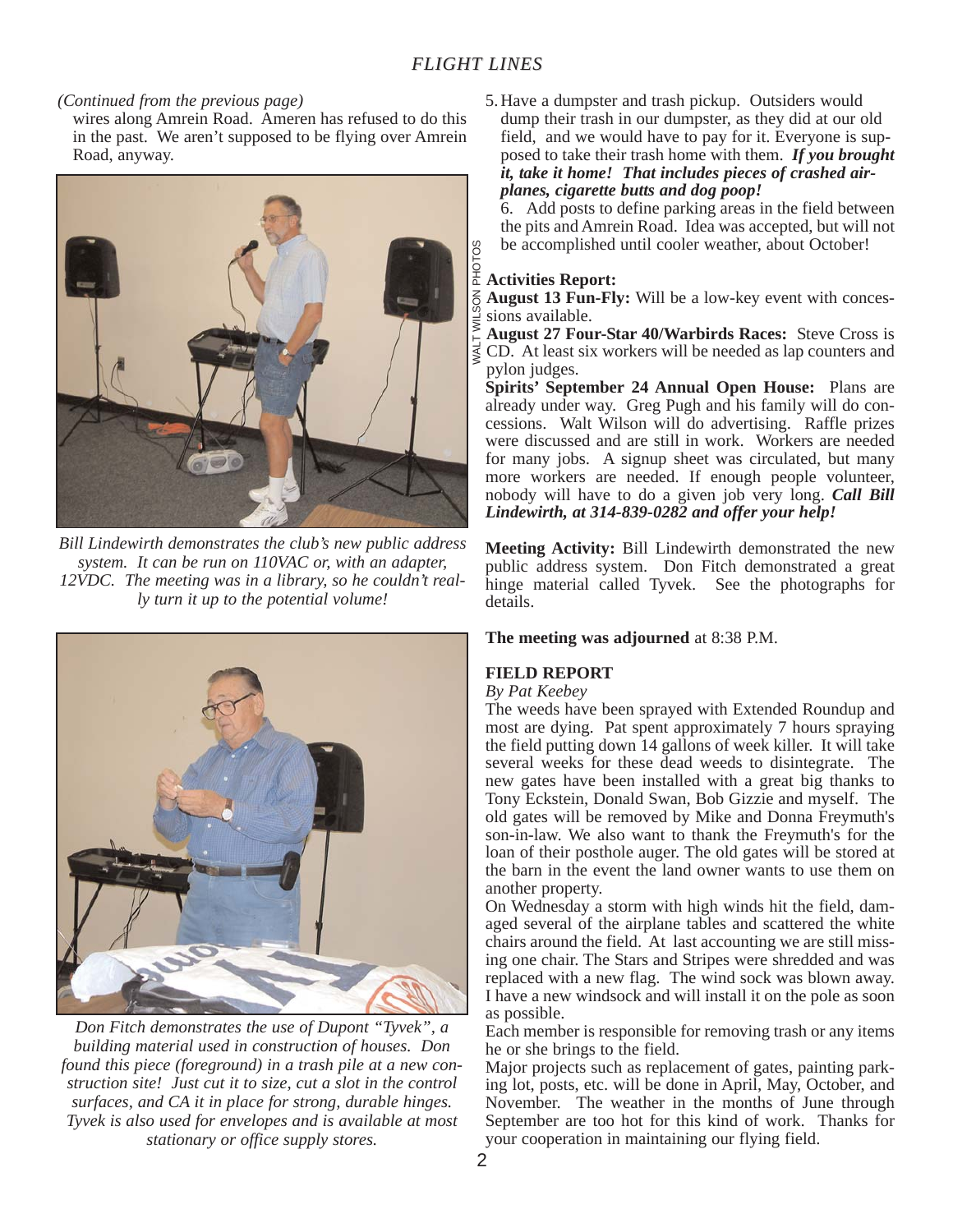ВOВ



*The following workers installed new gates at our flying field on one of the hottest days of this year; Daniel Swan,Tony Eckstein, Pat Keebey and Bob Gizzie. The gates were built at no cost to the club by Jeff Harrison. Mike & Donna Freymuth provided equipment for doing the job and gave much needed assistance. Thank you to all who assisted with this project!*



*Bob Gizzie, Daniel Swan, Tony Eckstein and Pat Keebey take a deep breath after doing a great job on the new gate.*



#### **Installing a New Gate, Aug 10, 2005**  *By Pat Keebey*

The new gate was installed on Wednesday, August 10, 2005. It would not have been completed except for a young man and his partner, neither of whom are yet members of the club. Tony Eckstein is going to join the club at the August meeting and his partner is Daniel Swan. These young men worked their butts off installing the gates, along with Bob Gizzie and myself. I became sick with heat exhaustion and as a result was not able to help as much as I would have liked. Bob Gizzie pitched in and did all he could but has had heart problems and it worried me that he was working so hard in the very hot weather. I think the club needs to ask Tony Eckstein to stand up and give this young man a round of applause for his effort in helping this club, even before he has become a member. He is a builder by trade and provided his truck and tools as well as his expertise to complete this job. He also picked up the materials for completing the job.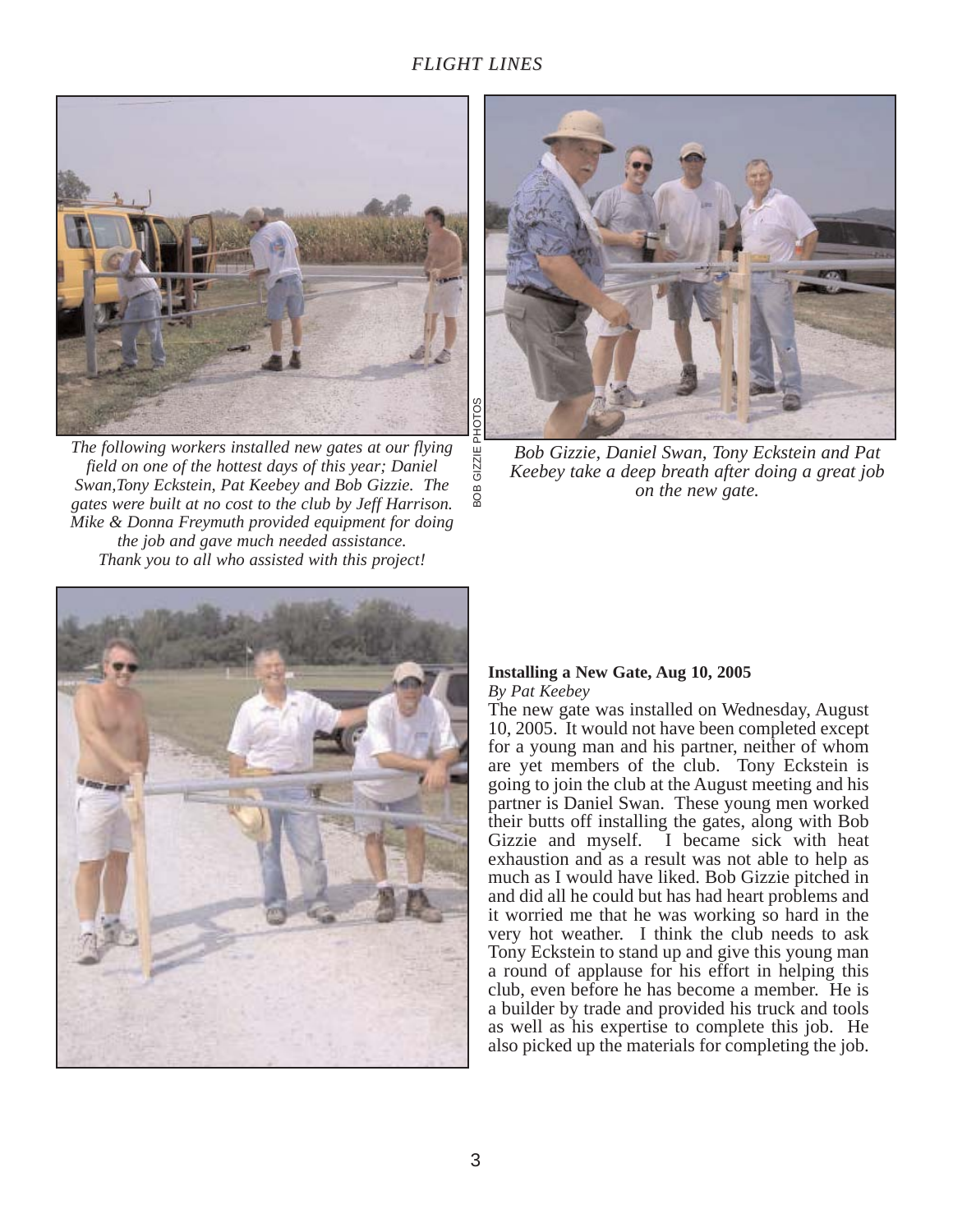#### **TRAINING REPORT**

#### *By Bob Gizzie*

It has been very hot as every one knows, but we have had training going on, usually on the weekends! There seems to be a lot of drive-ups in the evenings and weekends, just wanting to watch. It never hurts to ask them if they have any questions that you can answer. I have even found that if you ask if they have a plane with them that some do and would like you to look it over and help them fly it. I have been giving out a lot of club brochures, AMA applications and club applications and reminding them that youth can belong to the AMA for \$1.00. It's the best deal going that I have heard of in a long time!

Here's an update on the club's RCV 58 test engine in our club trainer. We have run five gallons of fuel now and do have one concern. All of a sudden it would not keep running after start and would quit on takeoff. This gave me fits troubleshooting. I checked glow plugs, cleaned the carb, and tried new fuel with no change. Finally, I think I found it. The Sig fuel tank that came with the ARF was split where the stopper enters the tank on the seam. I was just about ready to throw in the towel. All during this time I have also been concerned about the amount of heat that forms in the crankcase area behind the front bearing. After a flight it will burn you if you touched it. I was sure that this was causing a problem. That's why we have never installed the cowling on the Sig Kadet Senior. But, after so many questions about why there's no cowling, I have finally put it on. We have not flown it yet with the cowling installed. We'll see how it goes. There is one other item that's a puzzle and that is, with throttle open all the way, it doesn't make full power. But if you retard throttle it has more rpm and power. If anybody has any ideas or suggestions, let me know.

The club-owned Sig Kadet Senior is working well and is a very good trainer. However, the covering used on on this particular ARF is separating. The clear outer-layer film is separating from the color film and I can't keep it attached. It looks really bad. The fuel tank, as stated above, was the running problem due to the split on the seam. I will contact Sig to see if they are aware of the problems and have any solutions.

*All for now - see you at the field Bob Gizzie*

#### **DUTIES OF CLUB OFFICERS**

#### *By Walt Wilson*

Nominations for officers are coming at the September meeting. At present, some members are holding more than one BOD position and doing twice the work expected of any one officer while many club members are contributing nothing but their dues to the club. We would like to have more members involved in doing the everyday jobs necessary to operate a club of this size. With 171 members, we are the largest individual model airplane club in Eastern Missouri, and possibly in the entire state. At the August meeting, it was suggested that the assigned duties of all elected and appointed members of the Spirits' Board of Directors be published in this newsletter. This information is available

#### on our web site at:

**http://spiritsofstl.com/handbook/Handbook.htm**

The following is exerpted from the Club Constitution and By-Laws:

**Board of Directors:** The management of the affairs of the Spirits shall be vested in the Board of Directors who shall have the authority to establish and administer its policies. Official decisions may be made by a two-thirds (2/3) majority mail vote or by a quorum at a Board of Directors meeting. A quorum shall consist of at least 50% of the current Board members. Official decisions shall be consistent with the stated purposes and objectives of the AMA as set forth in its By-Laws and, where those By-Laws are not specific, vested in the sound discretion of the Board of Directors.

#### **Elected Officers:**

**President:** The President shall preside at all meetings of the Club and shall act as spokesperson in all matters pertaining to it.

**Vice-President:** The Vice-President shall act for the President when he/she is unable to serve, and is to maintain an accurate record (including place of storage) of all Club assets.

**Secretary:** The Secretary of the Club shall record minutes of each Club meeting and handle all correspondence pertaining to Club activities.

**Treasurer:** The Treasurer shall collect all monies due and shall keep a record of monies disbursed by the Club.

**Appointed Members of the Board of Directors:**

**Field Committee Chairman:** The Field Committee Chairman shall be responsible for establishing "mowing crews" and "mowing equipment maintenance crews". He or she is to ensure that the field is properly maintained, and recommend improvements/changes.

**Safety Committee Chairman:** The Safety Committee Chairman shall be responsible for chairing the safety committee and ensuring existing rules are enforced. This includes processing the grievance forms and following the existing grievance procedure documented in the By-Laws.

**Contest/Event Committee Chairman:** The Contest/Event Committee Chairman shall be responsible for coordinating and establishing, in conjunction with all the Club's Contest Directors, a schedule for the next contest/event season. The schedule will be decided by the Contest Directors, and approved by the members.

**Membership Chairman:** The Membership Chairman shall be responsible for collecting all membership dues, verifying applicant has provided required proof of AMA membership, and maintain the official club roster.

**Newsletter Editor:** The Newsletter Editor shall be responsible for coordination, and publication of the Spirits' monthly newsletter "Flight Lines". A paper copy, will be mailed to each active member and an electronic version, will be supplied to the Web-Master for inclusion on the Spirits' web site.

**Web-Site Web-Master:** The Web-Site Web-Master shall be responsible for maintaining the Spirits' official web site, and its entire contents. *(Continued on the next page)*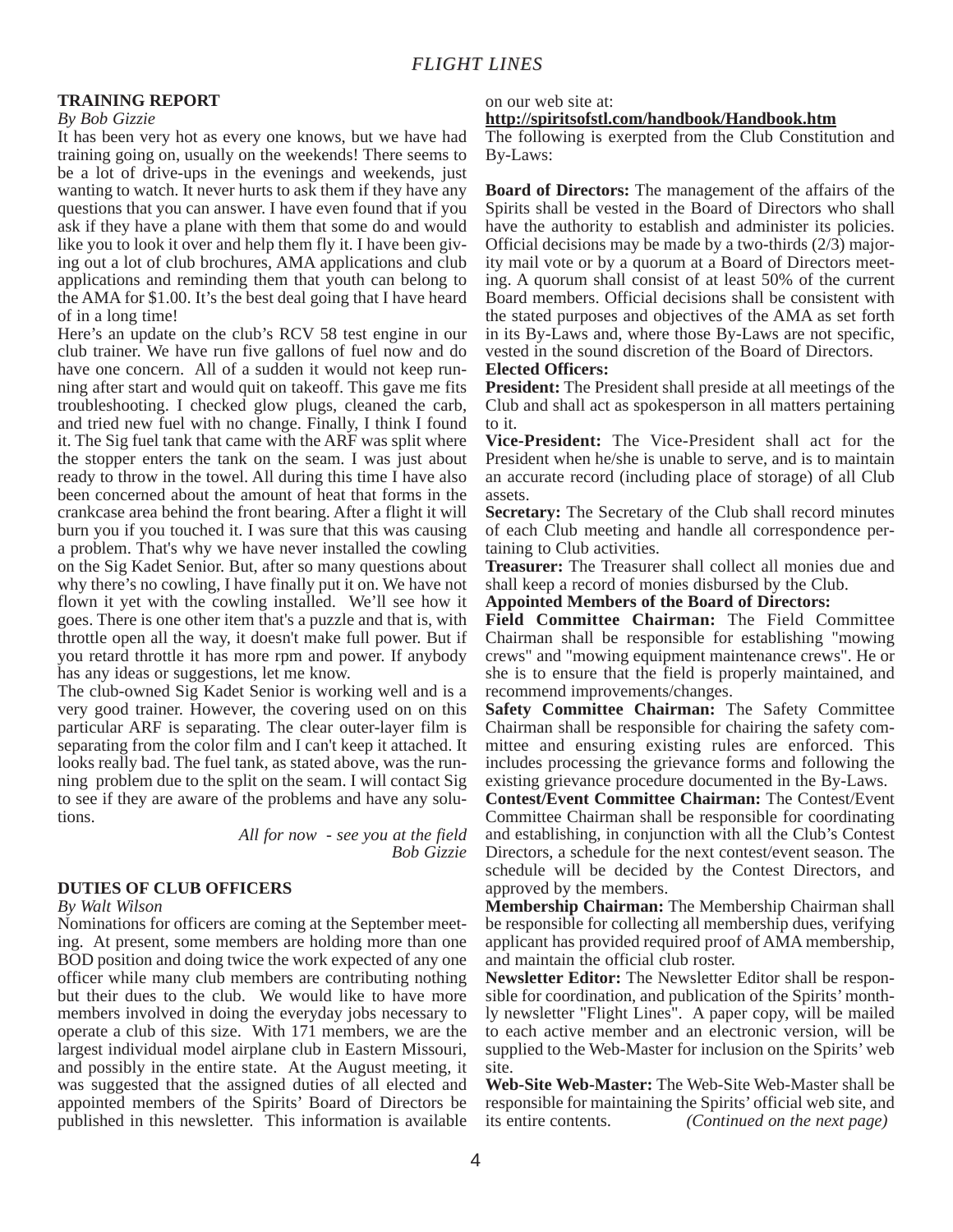#### *(Continued from the previous page)*

**Appointed Member:** One additional full member who may choose to serve on the Board provided he/she is approved by a simple majority vote of the general membership present at the regular meeting in the month of November.

**The Outgoing President** will automatically serve as a Board Member the following year, to provide guidance and continuity to the next administration.

**NOTE:** Each board member will have only one vote regardless of the number of Board positions held.

#### **Other Appointed or Volunteer Positions:**

**Meeting Activity Coordinator/s:** The Meeting Activity Coordinator/s shall be responsible for coordinating modelrelated activities, immediately following the business portion of the meeting.

**GSLMA Representitive:** Represent the Spirits at the monthly meetings of GSLMA. (We are not currently active in GSLMA [Greater St. Louis Modelers Association]).

#### **Tuesday Evening Electrics**

#### *By Greg Bohrer*

Every Tuesday evening at 6:30, until dark, we are having electric night. Bring out the electric planes and have fun. Too dark? I guess we can't say that as the electrics now can have lights. Its a great way to get the gas people to see what the electric craze is all about.

*See ya at the field*

#### **Lost Transmitter**

#### *By Don Velasco*

I was at the field Saturday afternoon, August 6, and forgot my transmitter by the fence at the taxiway. It's a Futaba 6EXA computer transmitter and I have three models that are labeled on the back side, saying: 1. Trainer, 2. Stinger, 3. Super Sport. If you found it, please call me on my cell at 618-203-1277 or home 636-922-4519 or my work number below. Phone: (314) 291-5110, ext. 215; Fax: (314) 291- 8536; E-mail: don.velasco@zoltek.com Thank you very much for your help!

#### **Beginners' Corner, Chapter II, part I** *By Ralph Amelung* **Ground Equipment**

**Fuel:** Consult your owner's manual for the best fuel for your engine. Cool Power 10% is a popular fuel. Also review your manual for the proper "run-in" procedure. Fuel prices vary, but a gallon of 10% can usually be purchased for about \$12.99.

Your fuel jug will need "fittings" to extract the contents and fill the gas tank in your plane. A Dubro "Fillin Station" # 908 (\$35.99) is one choice and contains a hand-crank pump, plus fittings.. Other crank pumps are available separately such as a Hobbico HCAP3015 (\$11.99). The fittings sold separately are Dubro 807 (\$8.20). Electric fuel pumps are also available.

Fuel tubing might be needed depending on the fuel delivery system you choose. Dubro # 197 (85 cents per foot) or Prather Super Fuel Line # 7080 (80 cents per foot) are good choices. Get a couple of extra feet. It is a good idea to store some fuel line in your field box for other uses.

**Ignition:** Consult your owner's manual for the proper Glow Plugs. OS A-3 (\$3.99) and OS No. 8 (\$5.99) are very common. To "light-up" the glow plug you will need a Glo-Plug Ignitor. Many are available. Some come with an enclosed Ni-Cad battery and wall charger. A Dubro DUB666 (\$15.99) is an example. . Other ignitors require "C" batteries that are purchased separately. . A "four-way" wrench, part number HCAP 2250, (\$4.99) designed for changing the glo-plug is available .

**Starter:** Starting your engine will require a device to turn the propeller rapidly. A medium range grade starter is the "TorqueMaster 180" (\$39.99). A 12-volt battery will be required to power-up your starter. A Hobbico battery HCAP0800 (\$19.99) or any 12-volt garden/motorcycle type battery will work. You will need to charge your battery. The Hobbico HCAP0200 12-volt charger (10.99) will do the job.

#### **Other:**

A spare propeller is also a very valuable item to carry with you. A MasterAirScrew 10 x 6 (MAS, \$1.99) will work with many models. Consult your manual for the best prop for your engine.

The prices above were available at Mark Twain Hobbies as of August 16, 2005. Mark Twain also offers a Hobbico Deluxe Field Box Combo that contains a lot of equipment for \$124.99. However, differences in the quality of the components are readily apparent. You will have to decide what grade of equipment best suits your needs.

As always, ask questions and watch other modelers before spending a lot of money on equipment that might not be necessary. Tools required for this hobby will be discussed separately.

#### **Bare Bones Estimate of Ground Equipment:**

| Fuel                           | \$12.99                    |
|--------------------------------|----------------------------|
| Fuel Line                      | 4.00                       |
| Fuel Pump                      | \$11.99                    |
| <b>Fuel Fittings</b>           | \$ 8.20                    |
| Spare Glow Plug                | \$3.99                     |
| Glow Plug Wrench               | 4.99                       |
| Glo-Igniter                    | \$15.99                    |
| <b>Starter</b>                 | \$39.99                    |
| <b>Starter Battery</b>         | \$19.99                    |
| <b>Starter Battery Charger</b> | \$10.99                    |
| Spare Propeller                | \$1.99                     |
| Total:                         | \$135.11                   |
| Every hobby has it's price.    | Happy Landings and be safe |
|                                |                            |

and never fly alone.

#### **August 13 Low Key Fun-Fly**

#### *By Bob Fiely*

Saturday's high temperatures couldn't stop those who entered the Summer Fun Fly from having a good time. Andy Scholl was truly the pilot of the day. He collected the \$50 first prize for being right on target with his dead-stick landing and the golf ball drop.

*(Continued on the next page)*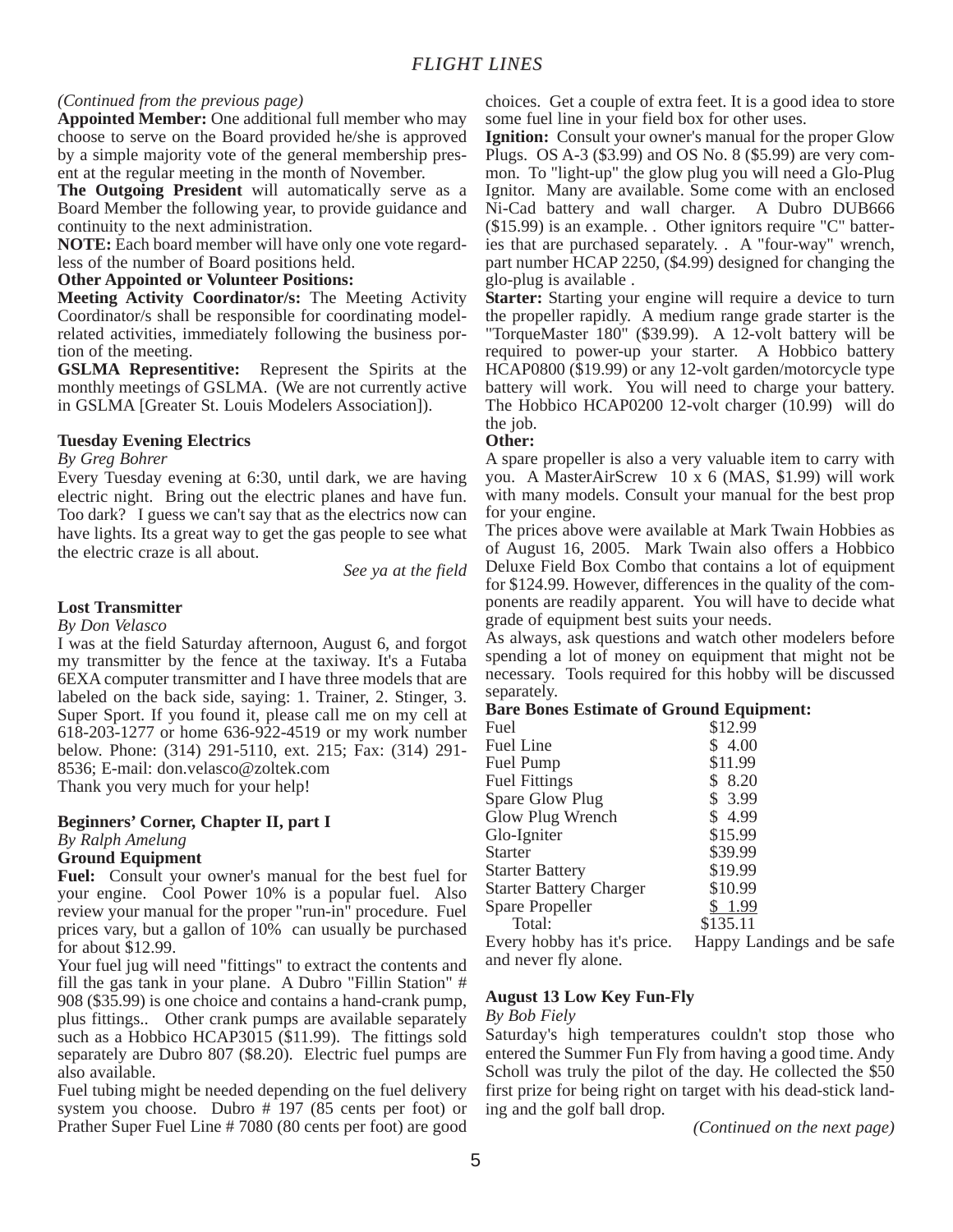#### *(Continued from the previous page)* Other prizes went to:

- 2nd Curt Milster
- 3rd B. J. Campbell
- 4th Jake Milster
- 5th Bob Gizzie.

The casualty list for this year's golf ball drop was light. Bill Hancock twisted the landing gear on his good looking Astro Bipe and Russ Watts' Swizzle Stick may require a full body cast to recover from a kamikaze-styled golf ball drop.

#### **Items For Sale**

- \$250.00 OS 1.60 FX ringed w/muffler and pump. In box w/Pitts muffler.
- \$250.00 OS FS 1.20 Surpass III w/pump. In box w/tools.
- \$75.00 OS .91 Surpass 4c w/muffler. In box.
- \$25.00 OS .25 LA Low time.
- \$175.00 Saito 1.20 dual glow plug head w/muffler. In box.
- \$250.00 Saito 1.50 4c w/muffler. In box w/tools
- \$240.00 YS FZ .91 w/muffler. In box w/tools and Pitts muffler
- \$150.00 HB .61 2c new in box

\$1900.00 Like New Pace American 5X8 Trailer, Insulated roof, set up for airplane hauling

Contact : Jeff Blackwood **chiefpilot@charter.net** or call: 636-287-9422 Cell 314-304-4730.

#### **Open House at Rolla**

#### *By Don Ware*

I would like to invite you to our first Open House for a fun day of flying. I know the date may not work for some, with the events going on in St. Louis, but this is the date the Club selected.

You are all invited to join us on Saturday, September 17 at the Rolla Modelers' new flying site in Vichy, MO. Flying will start around 9:00 A.M. and continue to whenever the



daylight makes us quit. We are planning on having a BBQ and drinks on site. This new field is a grass strip and we have plenty of parking.

Just go past the entrance to the Vichy airport, about six tenths of a mile. We are on the right, just past the lake.

We will be having trainers set up with "buddy boxes" for anyone wanting to try their hand at flying an R/C model. Hope to see you there.

If you have any questions, e-mail me at:

**waredpc@fidnet.com.** *Thanks, Don Ware*

### **The Last Word**

#### *By Walt Wilson*

In the Beginners' Corner column we discuss various recommended products. We know they're good from personal experience. There are other planes, engines, radios and ground support equipment that will do the job, in addition to the ones mentioned. The brands recommended there are simply the ones we consider to be the best. Again, engines without ball bearings on the crankshaft should be avoided! They are usually the bottom of the line and frequently do not have features that make good performing, durable engines. The important thing in an airplane is to get a highwing trainer with tricycle landing gear. Tail-draggers are more difficult for the trainee to control while taking off. Low-wing planes generally require more pilot input to fly steadily and are less forgiving of pilot error than those with high wings.

Now that you've picked out your plane, engine, radio, and the necessary parts to make it complete, you need to think about ground support equipment. The preceding article by Ralph Amelung is well thought-out and all the recommendations are good. Plastic or nylon propellers are the current state of the art, so we'll assume you've selected one for your plane. You'll note that the edges are quite sharp. Model airplane engines can frequently be started by hand, by flipping the prop, but that's not recommended. The edges of the prop are sharp and, even with gloves, a difficult engine can do a lot of damage to your fingers. For the preservation of your hands, I suggest you get an electric starter. It'll save some grief, too, if you ever have trouble getting your engine started. Starters are available with self-contained batteries, if that's your choice. Most modelers choose one with cables and a separate 12-volt battery, which can be used for other purposes, too, like driving an electric fuel pump and/or power panel. A power panel can be used to light up your glow plug, too, but really isn't necessary. Self-contained glow plug ignitors are available and preferred by many flyers. I recommend you get a flying box to transport all your equipment and make flying more convenient. You can build your own, or kits are available starting at about \$20.. The sky's the limit for pre-built boxes, which sometimes include part of the ground support equipment you'll need (See Ralph's article).

We'll have more "Beginners' Corner" next month. That's all for now! *Gotta go build!*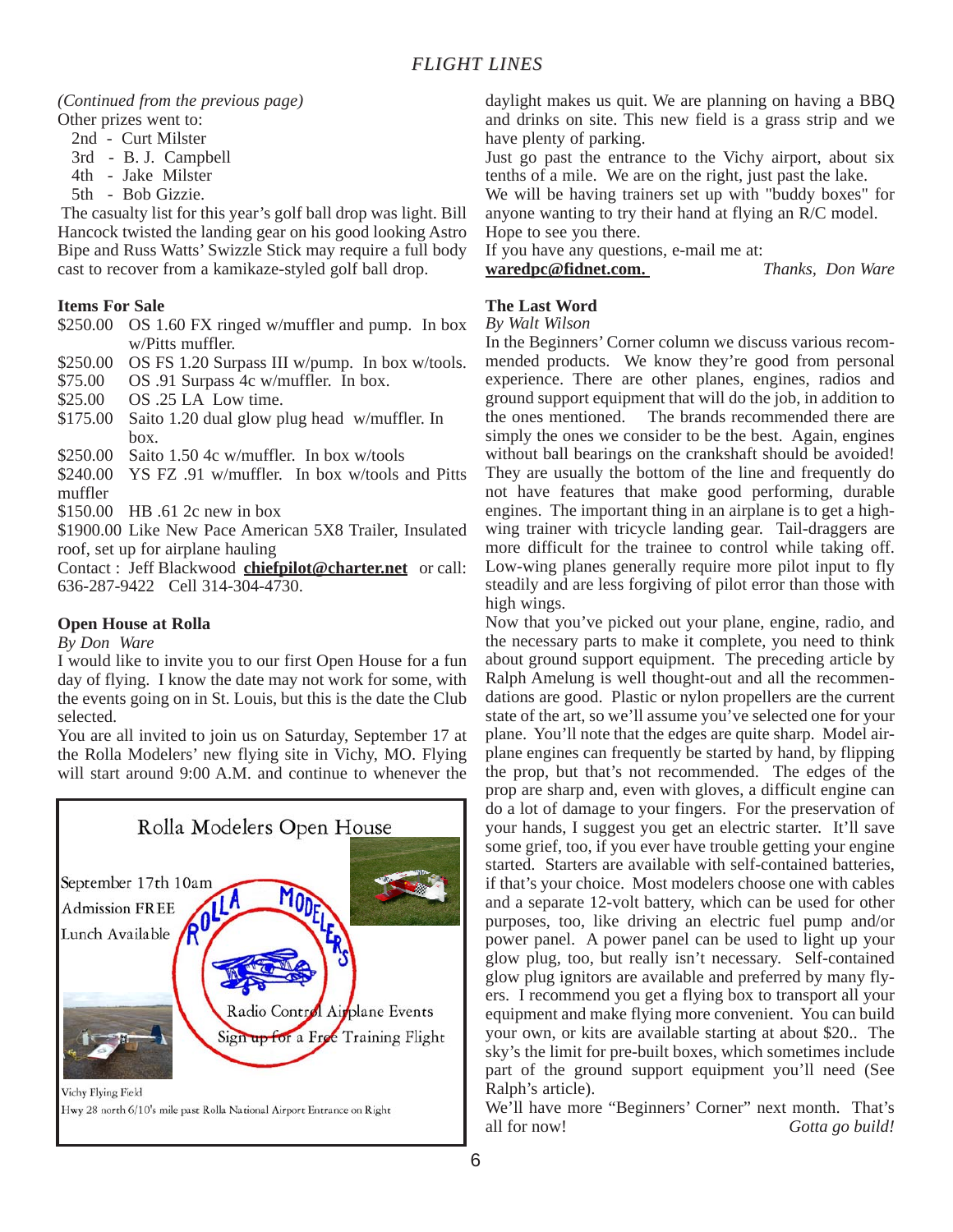**Low Key Fun-Fly August 13, 2005**

*FLIGHT LINES FLIGHT LINES*



WALT WILSON PHOTOS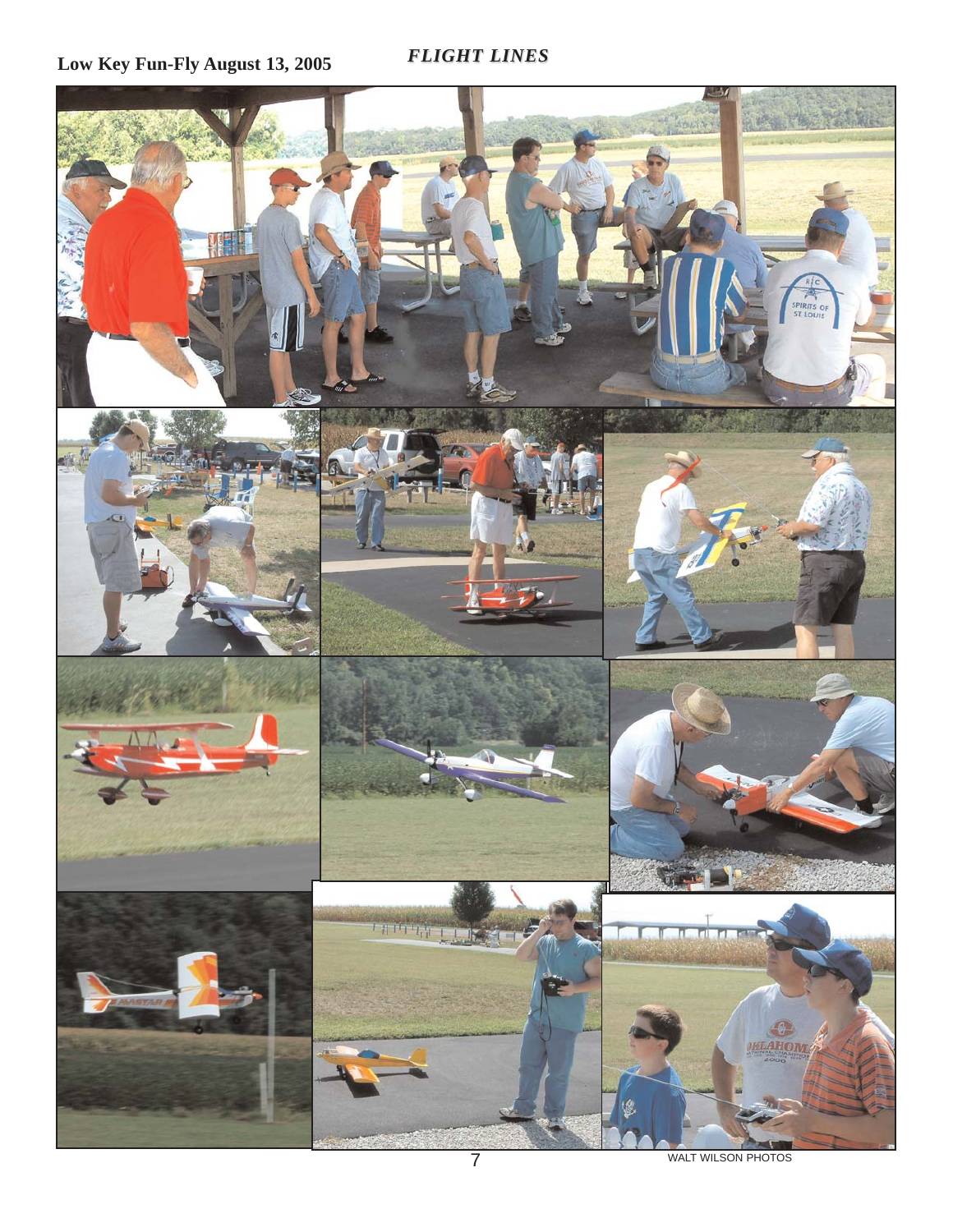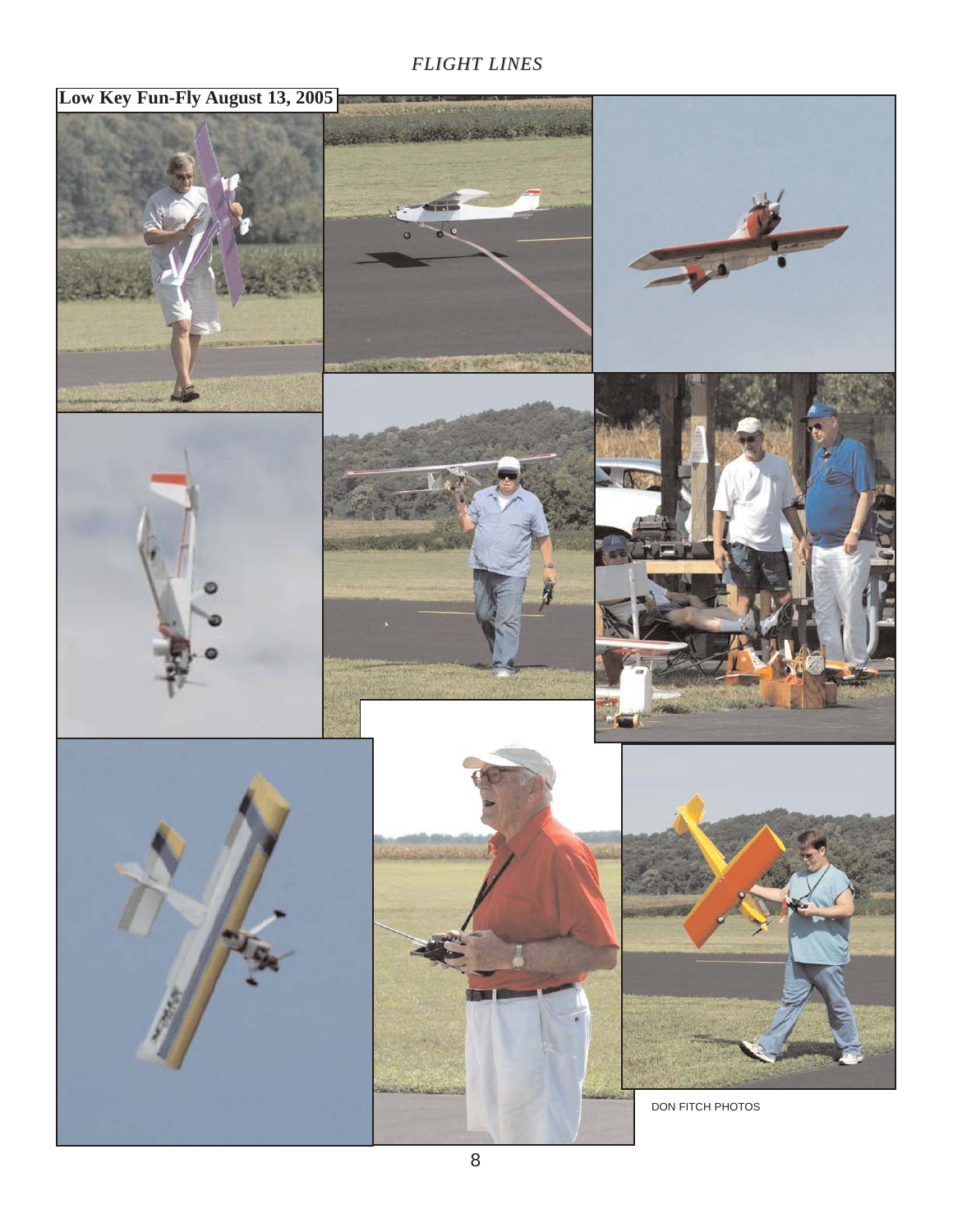